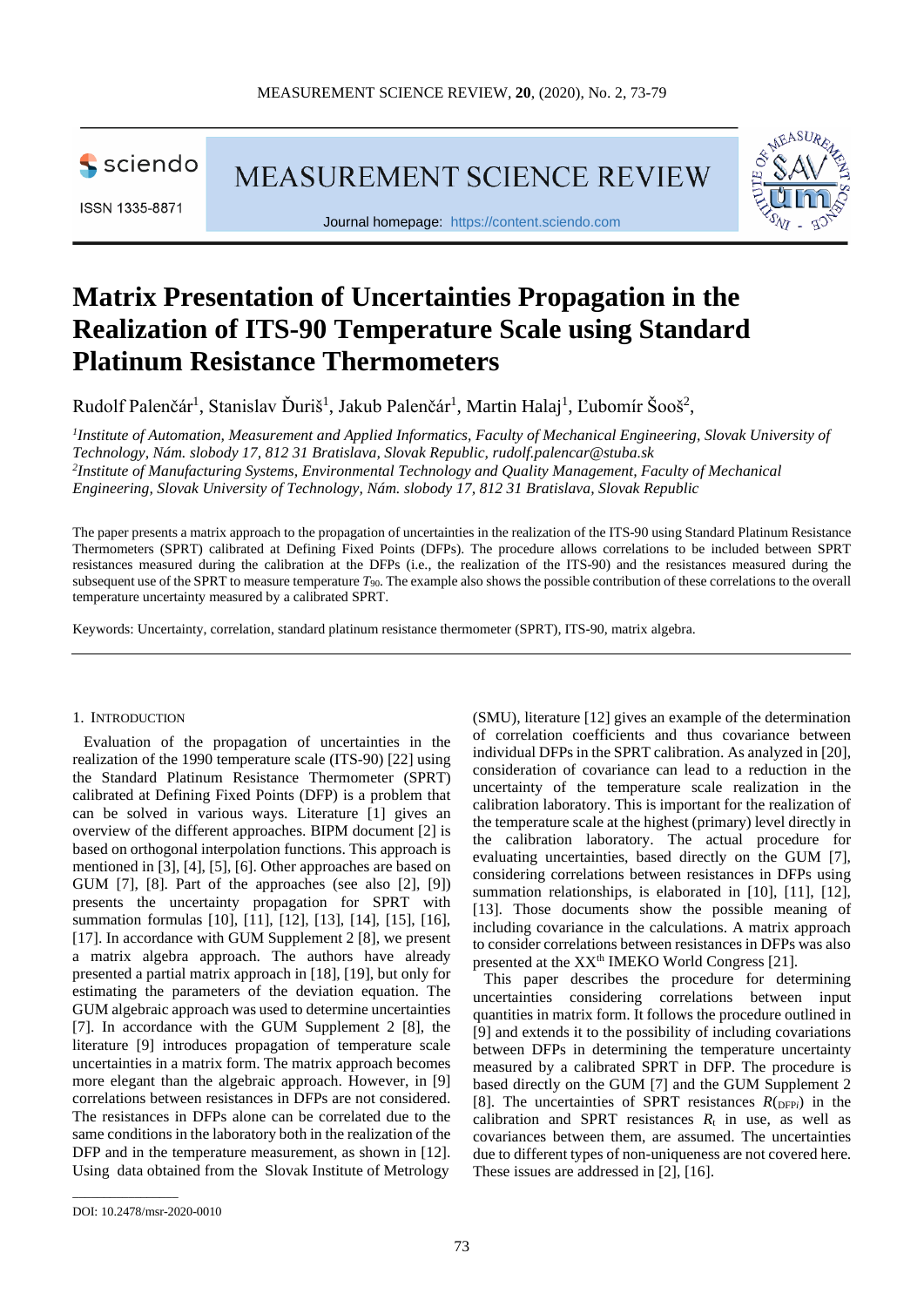#### 2. MODEL OF SPRT CALIBRATION

The inverse reference equation is applied for the calculation of temperatures *T* when measured by SPRT according to ITS-90 [22]

$$
T = W_{r}^{-1}|_{W_{r}} \tag{1}
$$

Function *W*r, considered in the paper, is defined as

$$
W_{\mathsf{r}} = W - \sum_{i=1}^{N} a_i f_i(W) \tag{2}
$$

where

$$
W = \frac{R}{R_{\text{TPW}}}
$$
 (3)

and *R* is the SPRT resistance at temperature *T*;  $R_{TPW}$  is SPRT resistance in TPW; *fi*(*W*) are functions given for individual sub-ranges of temperatures in [20], *ai* are coefficients of respective deviation equations, obtained by SPRT calibration.

When calibrating SPRTs, the laboratory determines resistance values in DFP, their uncertainties and covariances between them.

Vector  $R_{\text{cal}}$  contains resistance values measured in DFP

$$
\boldsymbol{R}_{\text{cal}} = (R_{\text{DFP1}}, R_{\text{DFP2}}, \cdots, R_{\text{DFPN}}, R_{\text{TPW1}}, R_{\text{TPW2}}, \cdots, R_{\text{TPWN}})^{\text{T}} \tag{4}
$$

and the respective covariance matrix is

$$
U(R_{\text{cal}}) = \begin{pmatrix} u^{2}(R_{\text{DFP1}}) & u(R_{\text{DFP1}}, R_{\text{DFP2}}) & \cdots & u(R_{\text{DFP1}}, R_{\text{TPWN}}) \\ u(R_{\text{DFP2}}, R_{\text{DFP1}}) & u^{2}(R_{\text{DFP1}}) & \cdots & u(R_{\text{DFP2}}, R_{\text{TPWN}}) \\ \vdots & \vdots & \ddots & \vdots \\ u(R_{\text{TPWN}}, R_{\text{DFP1}}) & u(R_{\text{TPWN}}, R_{\text{DFP2}}) & \cdots & u^{2}(R_{\text{TPWN}}) \end{pmatrix}
$$
(5)

where  $R_{\text{DFP}i}$  is the SPRT resistance at the temperature of DFP<sub>i</sub>;  $R_{TPWi}$  is the SPRT resistance at the temperature of TPW measured after the measurement of resistance in DFP*i*;  $u(R_{\text{DFP}i})$  is the standard uncertainty of the resistance at the temperature of  $DFP_i$ ;  $u(R_{DFP_i}, R_{DFP_j})$  is the covariance between SPRT resistances in DFP*<sup>i</sup>* and DFP*j*.

Matrix notation can be used to calculate the coefficients of the deviation equation. If the relation (2) is applied for *N* fixed points, it will be

$$
\begin{pmatrix} W_{r,DFP1} - W_{DFP1} \\ \vdots \\ W_{r,DFPN} - W_{DFPN} \end{pmatrix} = \begin{pmatrix} f_1(W_{DFP1}) & \dots & f_N(W_{DFP1}) \\ \vdots & \ddots & \vdots \\ f_N(W_{DFPN}) & \dots & f_N(W_{DFPN}) \end{pmatrix} \begin{pmatrix} a_1 \\ \vdots \\ a_N \end{pmatrix}
$$
\n(6)

where  $W_{\text{DFP}i}$  for  $I = 1, 2, ..., N$  are relative resistances in respective DFP<sub>i</sub>;  $W_{r,\text{DFP}i}$  are given by ITS-90 [13]. Values of  $W_{\text{DFPi}}$  are determined using equation (3) for  $R = R_{\text{DFPI}}$  and  $R_{\text{TPW}} = R_{\text{TPW}i}$ .

If we denote  $W_{\text{r},\text{DFP}i} - W_{\text{DFP}i} = \Delta W_{\text{DFP}i}$ , equation (6) can be written as

$$
\Delta W_{\rm DFP} = M_{\rm DFP} a \tag{7}
$$

where  $\Delta W_{\text{DFP}}$  is the vector of dimension  $N$ ;  $M_{\text{DFP}}$  is the matrix of dimension  $N \times N$  and  $a$  is the vector of coefficients of the deviation equation of dimension *N*.

As  $M_{\text{DFP}}^{-1}$  exists, coefficients of the deviation equation will be

$$
a = M_{\text{DFP}}^{-1} \Delta W_{\text{DFP}} \tag{8}
$$

3. UNCERTAINTY PROPAGATION IN USING A CALIBRATED SPRT TO MEASURE TEMPERATURE *T*<sup>90</sup>

## *3.1. Uncertainty of the temperature T*

The temperature uncertainty calculated according to (1) is given by

$$
u(T) = \frac{\partial T}{\partial W_{\rm r}(T)}\Big|_{W_{\rm r}} u(W_{\rm r}).\tag{9}
$$

*3.2. Uncertainty of reference resistance ratio at the temperature T*

In order to determine the uncertainty  $u(W_r)$ , model (2) will be written in a matrix form according to [7]

$$
W_{\rm r} - W + \mathbf{a}^{\rm T} \mathbf{f}(W) = 0. \tag{10}
$$

According to [8, paragraph 6.3.1] represents a multivariate function, which specifies the relationship of a set of output quantities  $\mathbf{Y} = (Y_1, Y_2, \dots, Y_m)^\text{T}$  and input quantities  $\mathbf{X} =$  $(X_1, X_2, \cdots, X_n)$ <sup>T</sup>. Generally, such a function is written as

$$
h(X,Y) = 0, \quad h = (h_1, h_2, \cdots, h_m)^T
$$
 (11)

Given an estimate  $x$  of  $X$ , an estimate  $y$  of  $Y$  is given by the solution of the system of equation [8]

$$
h(x, y) = 0 \tag{12}
$$

According to [8], equation (11) for the covariance matrix  $U(y)$  of vector *y* holds

$$
\boldsymbol{U}(\boldsymbol{y}) = \boldsymbol{C}\boldsymbol{U}_{\boldsymbol{x}}\boldsymbol{C}^{\mathrm{T}},\tag{13}
$$

where according to [8, chapter 6] (assuming existence of  $C_y^{-1}$ )

$$
\mathbf{C} = -\mathbf{C}_y^{-1}\mathbf{C}_x \tag{14}
$$

and  $C_v$  is the sensitivity matrix of dimension  $m \times m$ containing the partial derivatives  $\partial h_l / \partial Y_i$ ,  $l = 1, \dots m$ ,  $j =$  $1, \dots, m$  and  $C_r$  is the sensitivity matrix of dimension  $m \times N$ containing the partial derivatives  $\partial h_i/\partial X_i$ ,  $l = 1, \dots m$ ,  $i =$ 1,  $\cdots$ , N, all derivatives being evaluated at  $X = x$  and  $Y = y$ . Considering that in equation (14) there is one output variable  $Y = W_r$  and the vector of input quantities is  $X =$  $(W, a_1, \dots, a_N)^T$ , it will be (if we denote the estimate and also the quantity  $W_r$  as  $W_r$ , as well as estimates and also quantities as  $a_i$ )

$$
u^2(W_{\rm r}) = \mathbf{c}^{\rm T} \mathbf{U}_{W,\mathbf{a}} \mathbf{c},\tag{15}
$$

where

$$
\boldsymbol{c}^{\mathrm{T}} = -\boldsymbol{C}_{\mathcal{Y}}^{-1}\boldsymbol{C}_{\mathcal{X}} \tag{16}
$$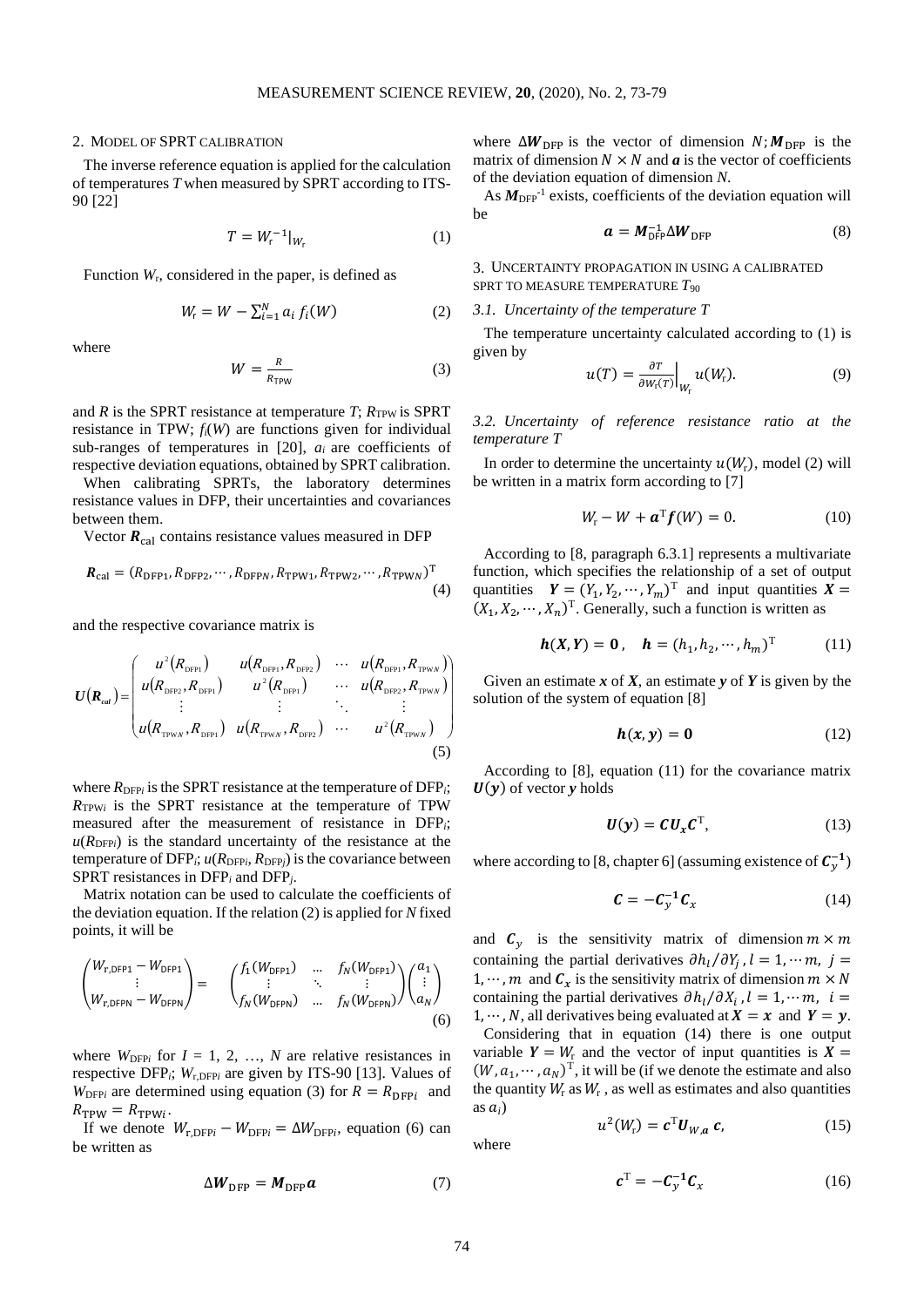and

$$
C_{y} = 1 \tag{17}
$$

$$
\mathcal{C}_{x} = \left(-1 + \sum_{i=1}^{N} a_{i} \frac{\partial f_{i}(W)}{\partial W}, f_{1}(W), f_{2}(W), \cdots, f_{N}(W)\right)
$$
\n(18)

then

$$
\mathbf{c}^{\mathsf{T}} = \left(1 - \sum_{i=1}^{N} a_i \frac{\partial f_i(W)}{\partial W}, -f_1(W), -f_2(W), \cdots, -f_N(W)\right)
$$
\n(19)

Further, because  $W_r \approx W$ , the derivative  $\frac{\partial W_r}{\partial W} \approx 1$  and the expression  $1 - \sum_{i=1}^{N} a_i \frac{\partial f_i(W)}{\partial W} \approx 1$ . Specific shapes of the sensitivity coefficient matrices  $\boldsymbol{c}^T$  for the individual ITS-90 sub-ranges are given in [8].

# *3.3. The covariance matrix*  $\mathbf{U}_{W,a}$  of the relative resistance *vector and the coefficients of the SPRT deviation equation*

Determination of the covariance matrix  $U_{W,a}$  in equation (15) is again based on implicate model (11), where

$$
\mathbf{Y} = (W, a_1, \cdots, a_N)^{\mathrm{T}} = (W, \mathbf{a}^{\mathrm{T}})^{\mathrm{T}}
$$

and

$$
\mathbf{X} = (R, R_{\text{TPW}}, W_{\text{DFPI}}, W_{\text{DFP2}}, \cdots, W_{\text{DFPN}})^{\text{T}} \n= (\mathbf{R}_{\text{meas}}^{\text{T}}, \mathbf{W}_{\text{DFP}}^{\text{T}})^{\text{T}}.
$$

Taking equations (3), (6), and (7) into consideration, the evaluation model gets the form

$$
\begin{pmatrix} W - \frac{R}{R_{\text{TPW}}} \\ A W_{\text{DFP}} \end{pmatrix} + \begin{pmatrix} \mathbf{0}_{1 \times N} \\ M_{\text{DFP}, N \times N}, \end{pmatrix} \mathbf{a}_{N \times 1} = \mathbf{0}_{(1+N) \times 1}
$$
 (20)

or  
\n
$$
\begin{pmatrix}\nW - \frac{R}{R_{\text{TPW}}} \\
W_{r,\text{DFPI}} - W_{\text{DFPI}} \\
W_{r,\text{DFPI}} - W_{\text{DFPI}} \\
\vdots \\
W_{r,\text{DFPN}} - W_{\text{DFPN}}\n\end{pmatrix} + \begin{pmatrix}\n0 & 0 & \cdots & 0 \\
f_1(W_{\text{DFPI}}) & f_2(W_{\text{DFPI}}) & \cdots & f_N(W_{\text{DFPI}}) \\
f_1(W_{\text{FPI2}}) & f_2(W_{\text{DFPI2}}) & \cdots & f_N(W_{\text{DFPI}}) \\
\vdots & \vdots & \ddots & \vdots \\
f_1(W_{\text{DFPN}}) & f_2(W_{\text{DFPN}}) & \cdots & f_N(W_{\text{DFPN}})\n\end{pmatrix} \begin{pmatrix}\na_1 \\
a_2 \\
\vdots \\
a_N\n\end{pmatrix} = \begin{pmatrix}\n0 \\
0 \\
\vdots \\
0 \\
0\n\end{pmatrix}
$$
\n(21)

Covariance matrix  $U_{W,a}$  according to equation (13) will be

$$
\boldsymbol{U}_{W,a} = \boldsymbol{C} \; \boldsymbol{U}_{\boldsymbol{R}_{\text{meas}},W_{\text{DFP}}} \; \boldsymbol{C}^{\text{T}} \tag{22}
$$

The matrix  $C$  is given by (14). Sensitivity coefficient matrices for model (21) will be in the form (see also [9], equations (12) and (13))



 $(W_{\text{def}})$   $f_{\gamma}(W_{\text{def}})$   $\cdots$   $f_{\gamma}(W_{\text{def}})$  $(W_{\text{defp}})$   $f_{\gamma}(W_{\text{defp}})$   $\cdots$   $f_{\gamma}(W_{\text{defp}})$  $(W_{\text{new}})$   $f_{\gamma}(W_{\text{new}})$   $\cdots$   $f_{\gamma}(W_{\text{new}})$  $\overline{\phantom{a}}$  $\overline{\phantom{a}}$  $\overline{\phantom{a}}$  $\overline{\phantom{a}}$  $\overline{\phantom{a}}$ リ Ì I I I I I I l ſ = N N N N N N  $f(W_{\rm max})$   $f_{\rm s}(W_{\rm max})$   $\cdots$   $f_{\rm w}(W_{\rm s})$  $f(W_{\rm rms})$   $f_{\rm s}(W_{\rm rms})$   $\cdots$   $f_{\rm s}(W_{\rm s})$  $f(W_{\rm cm})$   $f_{\rm s}(W_{\rm cm})$   $\cdots$   $f_{\rm s}(W_{\rm s})$  $1 \vee$  DFPN  $1 \vee$  DFPN  $1 \vee$  DFF  $1 \vee$  DFP2  $\vee$  2  $\vee$  DFP2  $\vee$   $\vee$   $\vee$   $\vee$  DFP2  $1 \vee$  DFP1  $2 \vee$  DFP1  $\vee$   $\vee$  DFP1  $\boldsymbol{0}$  $\boldsymbol{0}$  $\boldsymbol{0}$  $0 \qquad 0 \qquad \cdots \qquad 0$  $\ldots$ En el Brasil, el Brasil, el Brasil, el Brasil, el Brasil, el Brasil, el Br  $\ddots$  $\cdots$  $\ldots$  $\bm{C}_y$ (24)

The specific shapes of the sensitivity coefficient matrices  $\mathcal{C}_{\gamma}$  and  $\mathcal{C}_{\chi}$  for the individual sub-ranges of ITS-90 are presented in [9].

*3.4. Covariance matrix*  $U_{R_{meas},W_{DFP}}$  *of the resistances vector when measuring the temperature and the relative resistances in DFP when calibrating SPRT*

In order to determine the covariance matrix  $U_{R_{\text{meas}};W_{\text{DFP}}}$  in equation (22), we start again from the implicit model in the form (11), where the vector of output variables is

$$
\boldsymbol{Y} = (R_{\text{out}}, R_{\text{TPW out}}, W_{\text{DFP1}}, W_{\text{DFP2}}, \cdots, W_{\text{DFPN}})^{\text{T}} = (\boldsymbol{R}_{\text{meas out}}^{\text{T}}, \boldsymbol{W}_{\text{DFP}}^{\text{T}})^{\text{T}}
$$

and vector of input quantities is

$$
\boldsymbol{X} = (R_{\text{in}}, R_{\text{TPW in}}, R_{\text{DFP1}}, \cdots, R_{\text{DFPN}}, R_{\text{TPW1}}, \cdots, R_{\text{TPWN}})^{\text{T}} = (R_{\text{meas in}}, R_{\text{cal}}^{\text{T}})^{\text{T}},
$$

where  $\mathbf{R}_{\text{meas in}}^{\text{T}} = (R_{\text{in}}, R_{\text{TPW in}})$  are resistances when measuring temperature and  $R_{\text{cal}}^{\text{T}} = (R_{\text{DFP1}},$  $\cdots$ ,  $R_{\text{DFPN}}$ ,  $R_{\text{TPW1}}$ ,  $\cdots$ ,  $R_{\text{TPWN}}$ ) are resistances obtained during calibration.

The introduction of resistances  $R_{\text{in}}$ ,  $R_{\text{TPW in}}$ and  $R_{\text{out}}$ ,  $R_{\text{TPW out}}$  allows considering resistances  $R$ ,  $R_{\text{TPW}}$  as input and output quantities and thus introduces the possibility of considering covariances between resistors  $R, R_{TPW}$  when measuring temperature and resistances in DFP during calibration (e.g., when using resistance in TPW obtained during calibration, as shown in Part 4).

The model of evaluation will be in the form of equations (3)

$$
\begin{pmatrix}\nR_{\text{out}} - R_{\text{in}} \\
R_{\text{TPW out}} - R_{\text{TPW in}} \\
W_{\text{DFPI}} - \frac{R_{\text{DFPI}}}{R_{\text{TPW1}}}\n\end{pmatrix} = \begin{pmatrix}\n0 \\
0 \\
0 \\
0 \\
0 \\
\vdots \\
0\n\end{pmatrix}
$$
\n(25)\n
$$
W_{\text{DFPI}} - \frac{R_{\text{DFPI}}}{R_{\text{TPW2}}}\n= \begin{pmatrix}\n0 \\
0 \\
0 \\
0 \\
\vdots \\
0\n\end{pmatrix}
$$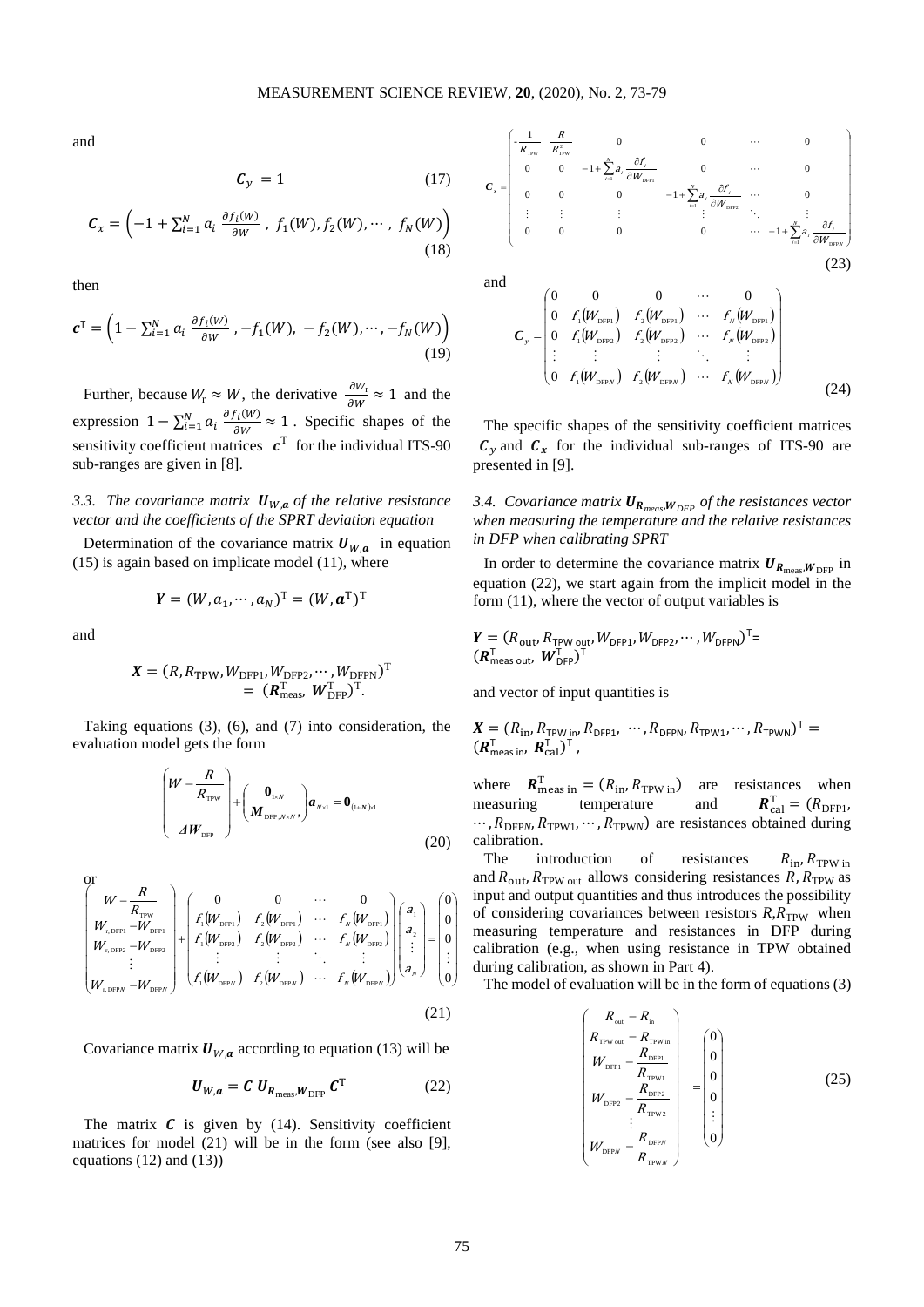Covariance matrix  $U_{R_{\text{meas}}}, W_{\text{DFP}}$  according to the equation (13) will be

$$
\boldsymbol{U}_{\boldsymbol{R}_{\text{meas}}, \boldsymbol{W}_{\text{DFP}}} = \boldsymbol{C} \ \boldsymbol{U}_{\boldsymbol{R}_{\text{meas in}}, \boldsymbol{R}_{\text{cal}}} \ \boldsymbol{C}^{\text{T}} \tag{26}
$$

Matrix  $\boldsymbol{C}$  is defined by equation (14). Sensitivity coefficient matrix  $C_v$  of the  $(2 + N) \times (2 + N)$  type for model (25) has the shape

$$
C_y = I, \t(27)
$$

where  $\boldsymbol{I}$  is unit matrix.

Sensitivity coefficient matrices  $C_x$  of the  $(2 + N) \times (2 +$  $2N$ ) type for model (25) have the shape

$$
C_x = -\begin{pmatrix} 1 & 0 & 0 & \cdots & 0 & 0 & \cdots & 0 \\ 0 & 1 & 0 & \cdots & 0 & 0 & \cdots & 0 \\ 0 & 0 & \frac{1}{R_{\text{TPW1}}} & \cdots & 0 & -\frac{R_{\text{DFP1}}}{R_{\text{TPW1}}^2} & \cdots & 0 \\ \vdots & \vdots & \vdots & \ddots & \cdots & \cdots & \ddots & \cdots \\ 0 & 0 & 0 & \cdots & \frac{1}{R_{\text{TPWN}}} & 0 & \cdots & -\frac{R_{\text{DFPN}}}{R_{\text{TPWN}}^2} \end{pmatrix}
$$
(28)

Matrix *C*

$$
C = \begin{pmatrix} 1 & 0 & 0 & \cdots & 0 & 0 & \cdots & 0 \\ 0 & 1 & 0 & \cdots & 0 & 0 & \cdots & 0 \\ 0 & 0 & \frac{1}{R_{\text{TPW1}}} & \cdots & 0 & -\frac{R_{\text{DFP1}}}{R_{\text{TPW1}}^2} & \cdots & 0 \\ \vdots & \vdots & \vdots & \ddots & \cdots & \cdots & \ddots & \cdots \\ 0 & 0 & 0 & \cdots & \frac{1}{R_{\text{TPWN}}} & 0 & \cdots & -\frac{R_{\text{DFPN}}}{R_{\text{TPWN}}^2} \end{pmatrix}
$$
(29)

Let us also denote  $U_R = U_{R_{\text{meas in}}R_{\text{cal}}}$ , then

$$
U_{R} = \begin{pmatrix} u^{2}(R) & u(R, R_{\text{TPw}}) & u(R, R_{\text{DPH}}) & \cdots & u(R, R_{\text{TPw}}) \\ u(R_{\text{TPw}}, R) & u^{2}(R_{\text{TPw}}) & u(R_{\text{TPw}}, R_{\text{DPH}}) & \cdots & u(R_{\text{TPw}}, R_{\text{TPw}}) \\ u(R_{\text{DPH}}, R) & u(R_{\text{DPH}}, R_{\text{TPw}}) & u^{2}(R_{\text{DPH}}) & \cdots & u(R_{\text{DPH}}, R_{\text{TPw}}) \\ \vdots & \vdots & \ddots & \vdots & \vdots \\ u(R_{\text{TPw}}, R) & u(R_{\text{TPw}}, R_{\text{TPw}}) & u(R_{\text{TPw}}, R_{\text{DPH}}) & \cdots & u^{2}(R_{\text{TPw}}) \end{pmatrix}
$$
\n(30)

If we denote

$$
U_{R_{\text{mean}}} = \begin{pmatrix} u^2(R) & u(R, R_{\text{TPW}}) \\ u(R, R_{\text{TPW}}) & u^2(R_{\text{TPW}}) \end{pmatrix},
$$
(31)

$$
U(R_{\text{mean}}, R_{\text{cal}}) = \begin{pmatrix} u(R, R_{\text{DFP1}}) & u(R, R_{\text{DFP2}}) & \cdots & u(R, R_{\text{TPW}N}) \\ u(R_{\text{TPW}}, R_{\text{DFP1}}) & u(R_{\text{TPW}}, R_{\text{DFP2}}) & \cdots & u(R_{\text{TPW}}, R_{\text{TPW}N}) \end{pmatrix},
$$
\n(32)

Then

$$
\boldsymbol{U}_{R} = \begin{pmatrix} \boldsymbol{U}_{R_{\text{meas}}}, \boldsymbol{R}_{\text{cal}} \\ \boldsymbol{U} (\boldsymbol{R}_{\text{meas}}, \boldsymbol{R}_{\text{cal}})^{\text{T}} & \boldsymbol{U}_{R_{\text{cal}}} \end{pmatrix}
$$
(33)

Here, the covariance matrix  $\boldsymbol{U}_{\boldsymbol{R}_{\text{meas in}}}$  of the 2 × 2 type contains the uncertainties of SPRT resistance measurements at *T* and at TPW and covariances between them. The covariance matrix  $U(R_{cal})$  of the  $2N \times 2N$  type contains the uncertainties of SPRT resistances measurement in DFP and the covariances between them during the calibration of SPRT, relationship (5). The  $2 \times 2N$  covariance matrix  $U(R_{\text{meas in}} R_{\text{cal}})$ contains the covariances between SPRT resistances measurement when measuring temperature *T* and during SPRT calibration.

The covariance matrix  $U_R$  of the type  $(2 + 2N) \times (2 + 2N)$ , i.e. uncertainties of SPRT resistances in DFP during calibration of SPRT and SPRT resistances when measuring temperature *T*, is determined by calibrating SPRT based on uncertainties and covariance budget and analysis of conditions when measuring temperature by calibrated SPRT (see also [2] and [15], [18]).

For some considerations, it is also preferable to define a random vector correlation matrix. The correlation matrix  $R_X$ of the *m* dimensional vector *X* is of the  $m \times m$  type. Diagonal elements have magnitude one while non-diagonal elements represent correlation coefficients

$$
r(X_i, X_j) = \frac{u(X_i, X_j)}{u(X_i)u(X_j)}.
$$
\n(34)

It also applies

$$
U_X = P_X R_X P_X \quad \text{and } R_X = P_X^{-1} U_X P_X^{-1} \tag{35}
$$

where  $P_X$  is a diagonal matrix of dimension  $m \times m$  with diagonal elements  $u(x_1), u(x_2), \dots, u(x_m)$ . addressed in [2], [16].

## 4. COVARIANCE MATRIX OF RESISTANCES WHEN MEASURING TEMPERATURE AND DURING CALIBRATION

As shown in [18], measurements of resistances in DFP during calibration can be correlated. Assuming that the output signal is measured using a resistance bridge, the components entering the uncertainty calculation are caused by the following effects:

– chemical impurities of the substance in the DFP,

– hydrostatic-head effect (corresponding to the location of SPRT sensing element in DFP)

- self heating effect (error) of the SPRT,
- immersion effect (error) of the SPRT,
- effect of gas pressure in the (metal) DFPs,
- choice of fixed point value from plateau,
- isotopic variations (for TPW only),
- residual gas pressure in the TPW cell,

– changes of resistances of standard resistor caused by changing of its temperature that is measured,

– non-linearity of the resistance bridge,

– uncertainty of calibration of resistance standard.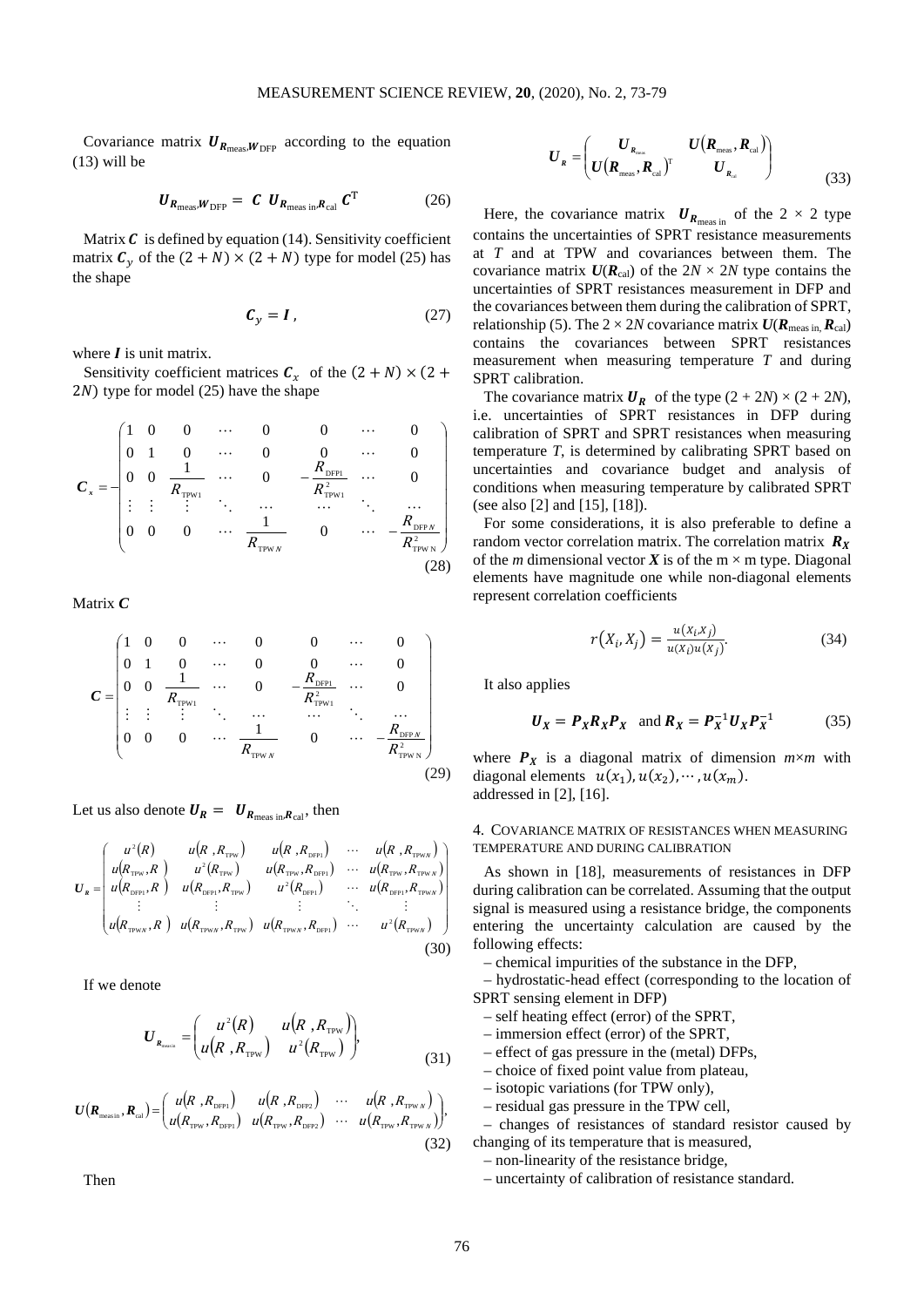There may be a situation where common influences occur when measuring resistance in temperature measurement and calibration in a calibration laboratory; then also resistance *R* can be correlated with resistances  $R_{\text{DFP}i}$  and  $R_{\text{TPW}}$ .

#### *4.1. Temperature measurement in a calibration laboratory*

When measuring the temperature by calibrated SPRT in a calibration laboratory, this is typically the case when one SPRT resistance in the TPW is used or one TPW cell is used to measure the SPRT resistance in the TPW during both calibration and measurement. The case of one resistance in TPW is the case of calibration in sub-ranges up to  $0^{\circ}$ C. For temperatures above 0 °C, resistance in TPW is measured after the measurement of the SPRT resistance in each DFP*i*. Then, for the calculation of the resistance in TPW, we take the arithmetic mean of the resistances in TPW*<sup>i</sup>* and the uncertainty of the TPW and the covariances between the resistance in the TPW and the individual resistances in DFP*<sup>i</sup>* as their arithmetic mean.

# *a) All resistances are non-correlated and one TPW is used for calibration*

First, let us consider the case that all measurements and DFPs and other impacts on SPRT are non-correlated, the laboratory uses independent DFPs, independent resistive bridges are used to measure all resistances (both realizations and measurements as well as other influences), i.e. all covariations are zero.

Correlation matrix of resistances of input quantities  $R_R$  of the  $(2 + N) \times (2 + N)$  type is

$$
\boldsymbol{R}_{\boldsymbol{R}} = \boldsymbol{I}_{(2+N)\times(2+N)} \tag{36}
$$

*b) Resistances in calibration are correlated and one TPW is used for calibration*

Correlation matrix of resistances of input quantities  $R_R$  of the  $(2 + N) \times (2 + N)$  type is

$$
\boldsymbol{R}_{R} = \begin{bmatrix}\n1 & r(R, R_{\text{TPW}}) & r(R, R_{\text{TPW}}) & \cdots & r(R, R_{\text{TPW}}) \\
r(R_{\text{TPW}}, R) & 1 & r(R_{\text{TPW}}, R_{\text{DPP}}) & \cdots & r(R_{\text{FPW}}, R_{\text{DPW}}) \\
r(R_{\text{DFP}1}, R) & r(R_{\text{DFP}1}, R_{\text{TPW}}) & 1 & \cdots & r(R_{\text{DFP}1}, R_{\text{DPW}}) \\
\vdots & \vdots & \vdots & \ddots & \vdots \\
r(R_{\text{DFP}N}, R) & r(R_{\text{DFP}N}, R_{\text{TPW}}) & r(R_{\text{DFP}N}, R_{\text{DFP}1}) & \cdots & 1\n\end{bmatrix}
$$
\n(37)

# *4.2 Temperature measurement outside the calibration laboratory*

Measurement outside the calibration laboratory means here that the client uses their own TPW and their own resistance bridge. So, the covariances between  $R_{TPW \text{ out}}$  and resistances in DFPs will be zero. If the client uses the SPRT resistance in TPW, it will be evaluated as in the calibration laboratory except for the resistance measurements at the measured temperature.

*a) All resistances are non-correlated and one TPW is used for calibration and another one for temperature measurement*

Correlation matrix

$$
R_R = I_{(3+N)\times(3+N)}.\t(38)
$$

# *b) Resistances in DFPs are correlated and one TPW is used for calibration and another one for temperature measurement*

If SPRT resistances in DFPs are correlated in calibration, which may be due to the same conditions in both DFP implementation and in measuring SPRT resistances in DFP, and one triple point is used in calibration and another in measurement, while correlations between resistances at *T* and the TPW in temperature measurement are not assumed, the correlation matrix of input quantities  $R_R$  of the  $(3 + N) \times$  $(3 + N)$  type is

$$
\mathbf{R}_{R} = \begin{pmatrix}\n1 & 0 & 0 & & & \cdots & 0 & & & 0 \\
0 & 1 & 0 & & & \cdots & 0 & & & 0 \\
0 & 0 & 1 & & & & \cdots & r(R_{\text{DFP }1}, R_{\text{DFP }N}) & r(R_{\text{DFP }1}, R_{\text{TPW cal}}) \\
\vdots & \vdots & \vdots & & & \ddots & \vdots & & \vdots \\
0 & 0 & r(R_{\text{DFP }N}, R_{\text{DFP }1}) & \cdots & 1 & & & r(R_{\text{DFP }N}, R_{\text{TPW cal}}) \\
0 & 0 & r(R_{\text{TPW cal}}, R_{\text{DFP }1}) & \cdots & r(R_{\text{TPW cal}}, R_{\text{DFP }N}) & 1\n\end{pmatrix}
$$
\n(39)

# 5. NUMERICAL EXAMPLE

For the sake of illustration, a numerical example of the determination of the overall uncertainty of SPRT calibrated in the water-aluminum sub-range for the data presented in [13], [18] is given. We consider specific numerical examples of the three cases given in the previous section regarding the TPW. Assuming the use of a 25  $\Omega$  SPRT, the same value of  $1.17 \cdot 10^{-2}$  m $\Omega$  for the uncertainty of the SPRT resistance in TPW is always considered. The uncertainty values of SPRT resistances in DFP are considered, being  $3.85 \cdot 10^{-2}$  m $\Omega$  for Sn,  $4.98 \cdot 10^{-2}$  m $\Omega$  for Zn, and  $6.32 \cdot 10^{-2}$  m $\Omega$  for Al.

We have considered two cases of correlation between SPRT resistances for temperature measurements in and outside the calibration laboratory (for the sake of simplicity,  $r = 1$  is considered for correlations between resistances in TPW, i.e. we assume one TPW resistance in the calculation):

a) We do not consider the correlations between the resistances, except for the correlations between the resistances in the TPW in calibration, as mentioned above.

b) Correlations between resistances in DFP are considered:  $r(R_{\text{DFPi}}, R_{\text{DFPI}}) = 0.45$ ,  $r(R_{\text{DFPi}}, R_{\text{TPW}}) = 0.56$  for all  $i \neq$ *j*.

Fig.1. shows an example of the propagation of uncertainties in the realization of the temperature scale outside the calibration laboratory considering one resistance in TPW for different correlations between DFPs. Correlations between the resistance in temperature measurement and the resistance in DFP are not expected here. The effect of correlation between resistances in DFPs is manifested in some leveling of the uncertainty propagation curve. Individual curves intersect at DFP and at one more temperature.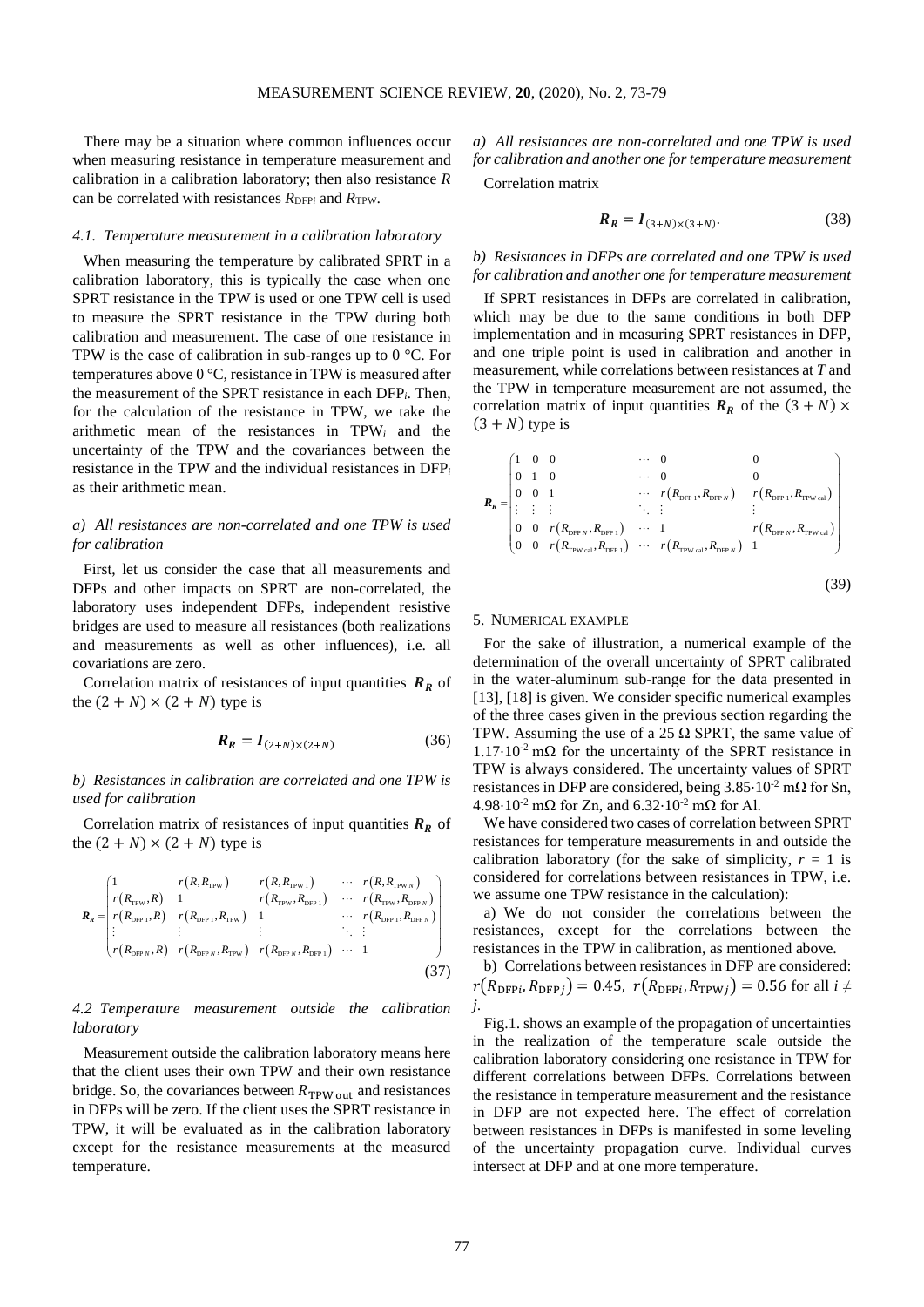

Fig.1. Temperature measurement outside a calibration laboratory with a TPW from calibration,  $r(R_{TPW}, R_{TPW}$  $) = 1$ . Correlations between resistances in temperature measurement and during calibration are not considered. Covariances between resistances in calibration are considered,  $r(R_{\text{DFP}i}, R_{\text{DFP}j}) = 0.45$ ,  $r(R_{\text{DFP}i}, R_{\text{TPW}i}) = 0.56$ .

Fig.2. shows an example of propagation of uncertainties in the realization of the temperature scale outside the calibration laboratory, when the client uses their own resistance in TPW for different correlations between DFPs during calibration. Correlations between the temperature measurement resistance and the resistance in DFP are not expected here. The effect of the correlation between the resistances in DFP will be manifested by some reduction of the uncertainties of temperature determination.



Fig.2. Temperature measurement outside a calibration laboratory, with client's own resistance in TPW,  $r(R_{\text{TPW}}, R_{\text{TPW}}) = 0$ . Correlations between resistances in temperature measurement and during calibration are not considered. Covariances between resistances in calibration are considered,  $r(R_{\text{DFP}i}, R_{\text{DFP}j}) = 0.45$ ,  $r(R_{\text{DFP}i}, R_{\text{TPW}i}) = 0.56$ .

Fig.3. shows an example of the propagation of uncertainties in the realization of the temperature scale in a calibration laboratory with one TPW, considering the correlations between the resistances in DFP both in calibration and in temperature measurement. The correlations cause a decrease in the uncertainty of the temperature scale realization (temperature measurement).

An important conclusion is that covariance between SPRT resistances in DFPs can have a significant effect on the magnitude of temperature measurement uncertainty. Their contribution may be greater than the contribution of the covariances between the relative resistances caused by using the same SPRT resistance in the TPW for calibration, respectively for measurement and calibration. The graphs show a typical data situation where the real correlations between SPRT resistances in DFP were characterized by correlation coefficients between DFPs of around 0.3; or 0.45 between DFP and TPW. We also considered the case of their neglect  $(r = 0)$ , respectively full correlation  $(r = 1)$  for all uses of SPRT in TPW for calibration and measurement.



Fig.3. Temperature measurement in a calibration laboratory. One TPW, resistance measurement in temperature measurement in laboratory is correlated with resistance obtained during calibration,  $r(R_{\text{DFP}i}, R_{\text{DFP}j}) = 0.45, r(R_{\text{DFP}i}, R_{\text{TPW}j}) = 0.56$ ,  $r(R_{\text{TPW}}, R_{\text{TPW}j}) = 1,$   $r(R, R_{\text{DF}Pi}) = 0.45, r(R, R_{\text{TPW}i}) =$ 

## 5. CONCLUSION

 $r(R, R_{\text{TPW}}) = 0.56$ .

The paper introduces a procedure for the determination of temperature scale uncertainties realized by SPRT calibrated in DFP, which was formulated by matrix algebra, presented in Supplement 2 of GUM. As Rosenkranz [9] has shown, this method has many advantages, it is simple and accurate. In this paper, however, we do not proceed from relative resistances, but directly from the resistances obtained during calibration and/or measurement. This enables including any correlation between calibration and measurement resistance in a very simple way. For this procedure it is enough to determine the covariance matrix of resistances and the output provides the resulting uncertainty of temperature measurement. Sensitivity coefficient matrices do not change; only correlation or covariance matrices of resistances in DFPs for calibration and temperature measurements change. The paper shows the possibility of some simplification of input covariance (correlation) matrices if we distinguish measurements in or outside a calibration laboratory. When software for calculation with matrices is readily available, this procedure is efficient and reliable. It does not require any special knowledge.

The influence of the correlation between resistances in DFP, which the procedure shown here can simply consider in the calculation, has already been addressed in some work. In this paper we do not address the correlation balance itself (see [2] but also  $[10]-[13]$  for details), in the demonstration examples we only point out the possible effects of correlations on overall uncertainty. Also, there are no